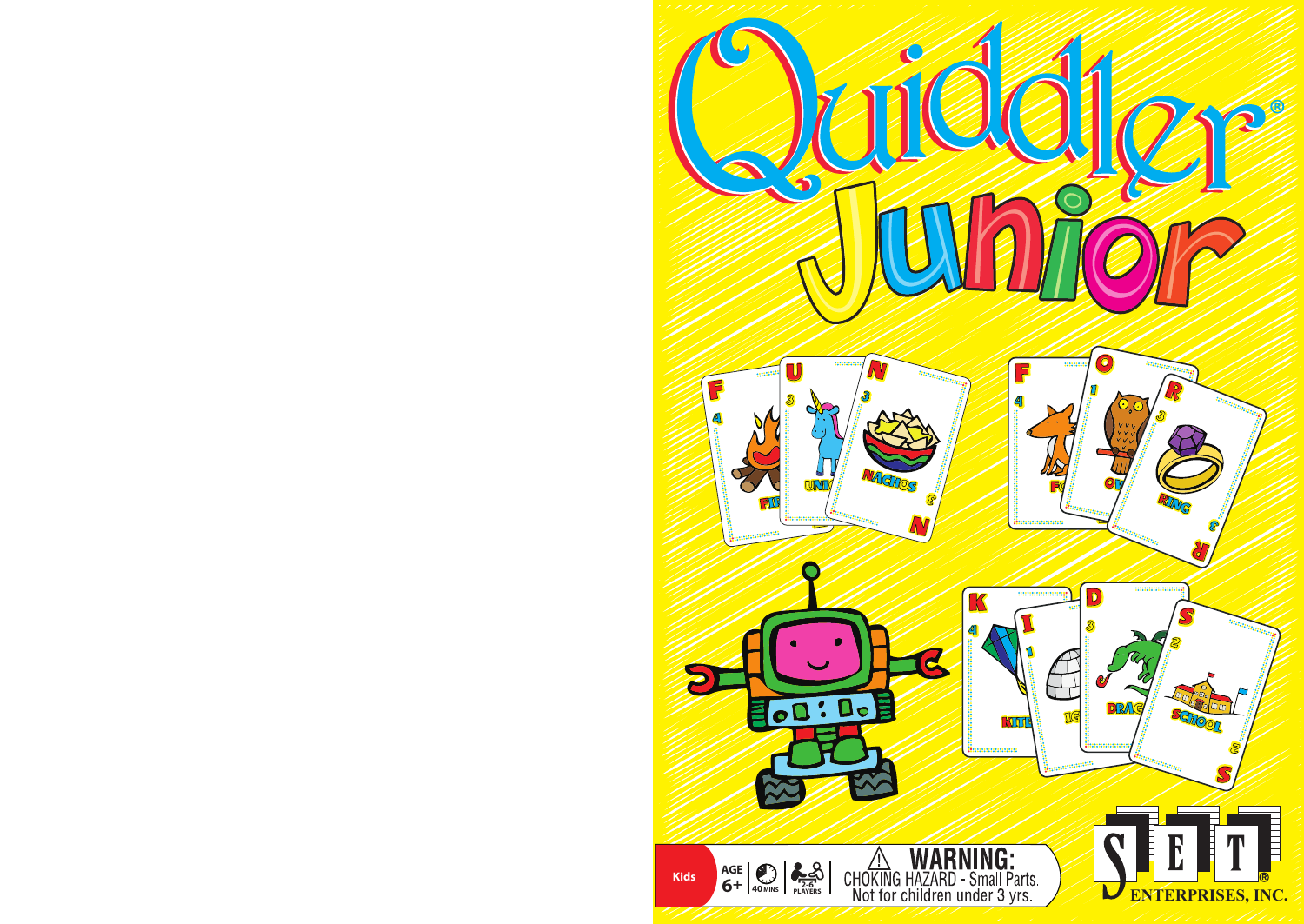

**The Object:** Earn the most points by making words with the cards in your hand.

**The Deal:** Shuffle all the cards before dealing. In the first round, deal 2 cards to each player and place the remaining cards face down to form a draw pile. Turn over the top card of the draw pile to begin a discard pile. The player to the dealer's left goes first.

**The Play:** On your turn draw the top card from the draw pile or the discard pile and complete your turn by discarding one card. The play continues clockwise with each player drawing and discarding one card until one player can use all his/her cards to form a word, or group of words, and go out.

**Going Out:** After drawing, you can go out if you can arrange all the cards in your hand into allowable words (see definition) with one card remaining for a discard. Each card can only be used once. To go out, lay your words on the table in front of you and discard. After the first player goes out, everyone else has one more turn and must lay down any words they can at the end of the turn. You cannot use other players' cards to make words. This is the end of round one. Each player's words are scored and point chips are awarded.

**Each Round is Different:** Depending on how many people are playing, you can either shuffle all the cards before the next round or just place the used cards on the bottom of the deck and continue to deal from the top. In the second round, 3 cards are dealt allowing players to make longer words, or more words, as they choose. One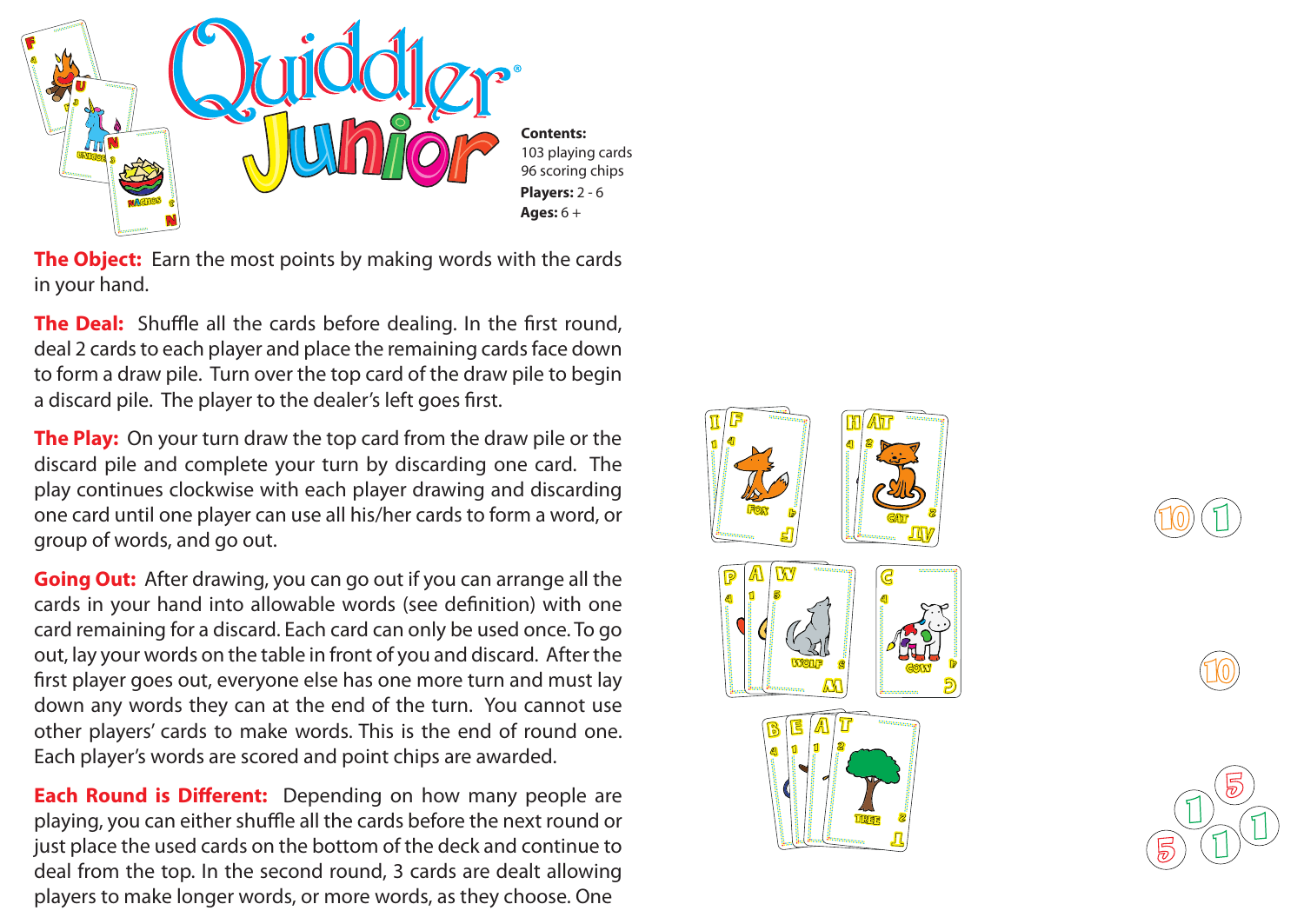additional card is dealt in each of the following rounds meaning that 4, 5, 6, and finally 7 cards are dealt in the last round.

**Scoring:** Each card is worth the value shown. At the end of each round, players receive point chips equal to the value of the cards used to make words; unused cards are neither added nor subtracted. If you can't make any words you get zero points.

**Bonus:** There is a 5 point bonus for the player who can make the longest word (counted by letters not cards). If two players tie for the longest word in a round, no bonus is awarded.

**Winning the Game:** After the last round, the point chips are added up and the player with the most points wins.

## **How To Score Example**

(Round 3 - Four cards per player)





**Player 1** makes 2 words: **IF** + **HAT** Word Points:  $1 + 4 + 4 + 2 = 11$ Longest Word Bonus: 0 Total: 11 points









**Player 3** makes a 4 letter word: **BEAT** Word Points:  $4 + 1 + 1 + 2 = 8$ Longest Word Bonus: 5 Total: 13 points 1 1 1 5

5

## **Player 3 has the high score for this round!**